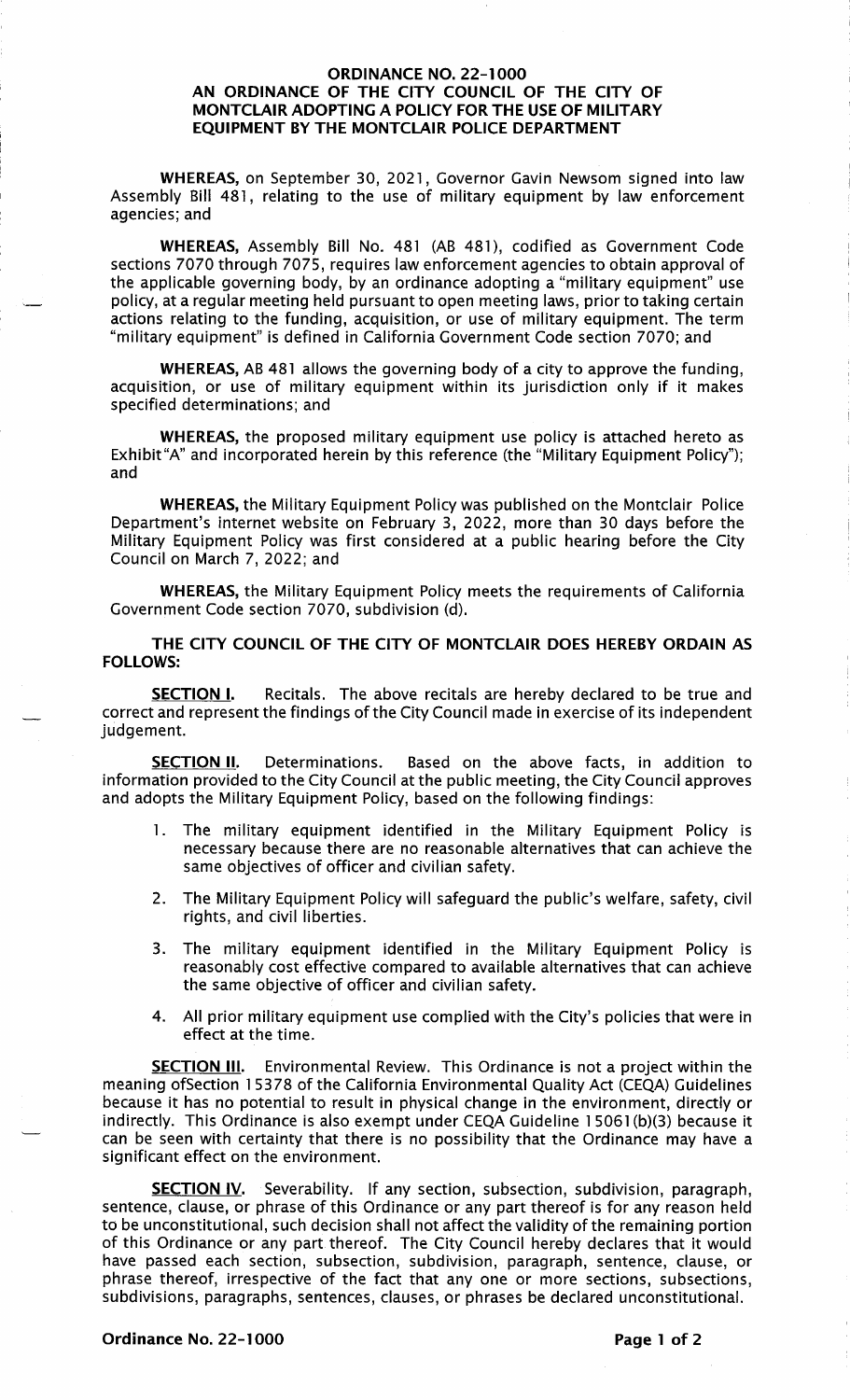**SECTION** V. Effective Date. This Ordinance shall be in full force and effect thirty (30) days after passage.

**SECTION** VI. Posting. The City Clerk shall certify to the passage of this Ordinance and cause the same to be posted pursuant to Government Code Section 36933.

**APPROVED AND ADOPTED** this 21st day of March, 2022.

সিম ior City

**ATTEST:** 

I, Andrea M. Myrick, City Clerk of the City of Montclair, DO HEREBY CERTIFY that the foregoing is a true and correct copy of Ordinance No. 22-1000 of said City, which was introduced at a regular meeting of the City Council held on the 7th day of March, 2022, and finally passed not less than five (5) days thereafter on the 21st day of March, 2022, by the following vote, to-wit:

AYES: Lopez, Martinez, Johnson, Ruh, Dutrey NOES: None ABSTAIN: None ABSENT: None

Rualis<br>Andrea M. Myrick City Clerk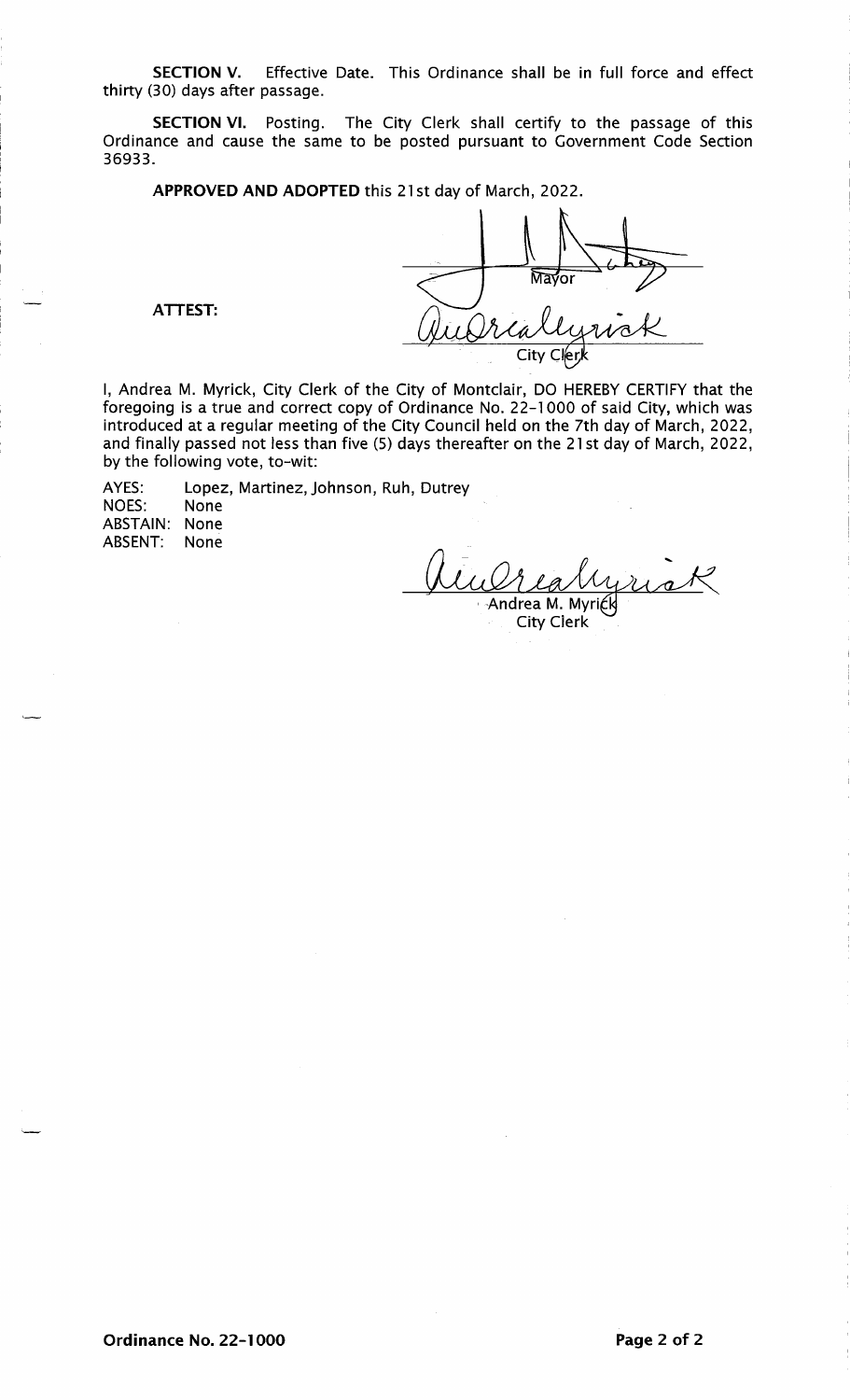## Policy **EXHIBIT A**



**707 I Montclair Police Department** Montclair PD Policy Manual

## **Military Equipment**

## **707.1 PURPOSE AND SCOPE**

The purpose of this policy is to provide guidelines for the approval, acquisition, and reporting requirements of military equipment (Government Code § 7070; Government Code § 7071; Government Code§ 7072).

## 707 .1.1 DEFINITIONS

Definitions related to this policy include (Government Code § 7070):

**Governing body** - The elected or appointed body that oversees the Department.

**Military equipment** – Includes but is not limited to the following:

- Unmanned, remotely piloted, powered aerial or ground vehicles.
- Mine-resistant ambush-protected (MRAP) vehicles or armored personnel carriers.
- High mobility multipurpose wheeled vehicles (HMMWV), two-and-one-half-ton trucks, five-ton trucks, or wheeled vehicles that have a breaching or entry apparatus attached.
- Tracked armored vehicles that provide ballistic protection to their occupants.
- Command and control vehicles that are either built or modified to facilitate the operational control and direction of public safety units.
- Weaponized aircraft, vessels, or vehicles of any kind.
- Battering rams, slugs, and breaching apparatuses that are explosive in nature. This does not include a handheld, one-person ram.
- Firearms and ammunition of .50 caliber or greater, excluding standard-issue shotguns and standard-issue shotgun ammunition.
- Specialized firearms and ammunition of less than .50 caliber, including firearms and accessories identified as assault weapons in Penal Code§ 30510 and Penal Code§ 30515, with the exception of standard-issue firearms.
- Any firearm or firearm accessory that is designed to launch explosive projectiles.
- Noise-flash diversionary devices and explosive breaching tools.
- Munitions containing tear gas or OC, excluding standard, service-issued handheld pepper spray.
- TASER® Shockwave, microwave weapons, water cannons, and long-range acoustic devices (LRADs).
- Kinetic energy weapons and munitions.
- Any other equipment as determined by a governing body or a state agency to require additional oversight.

Copyright Lexipol, LLC 2022/02/03, All Rights Reserved.<br>Published with permission by Montclair Police Department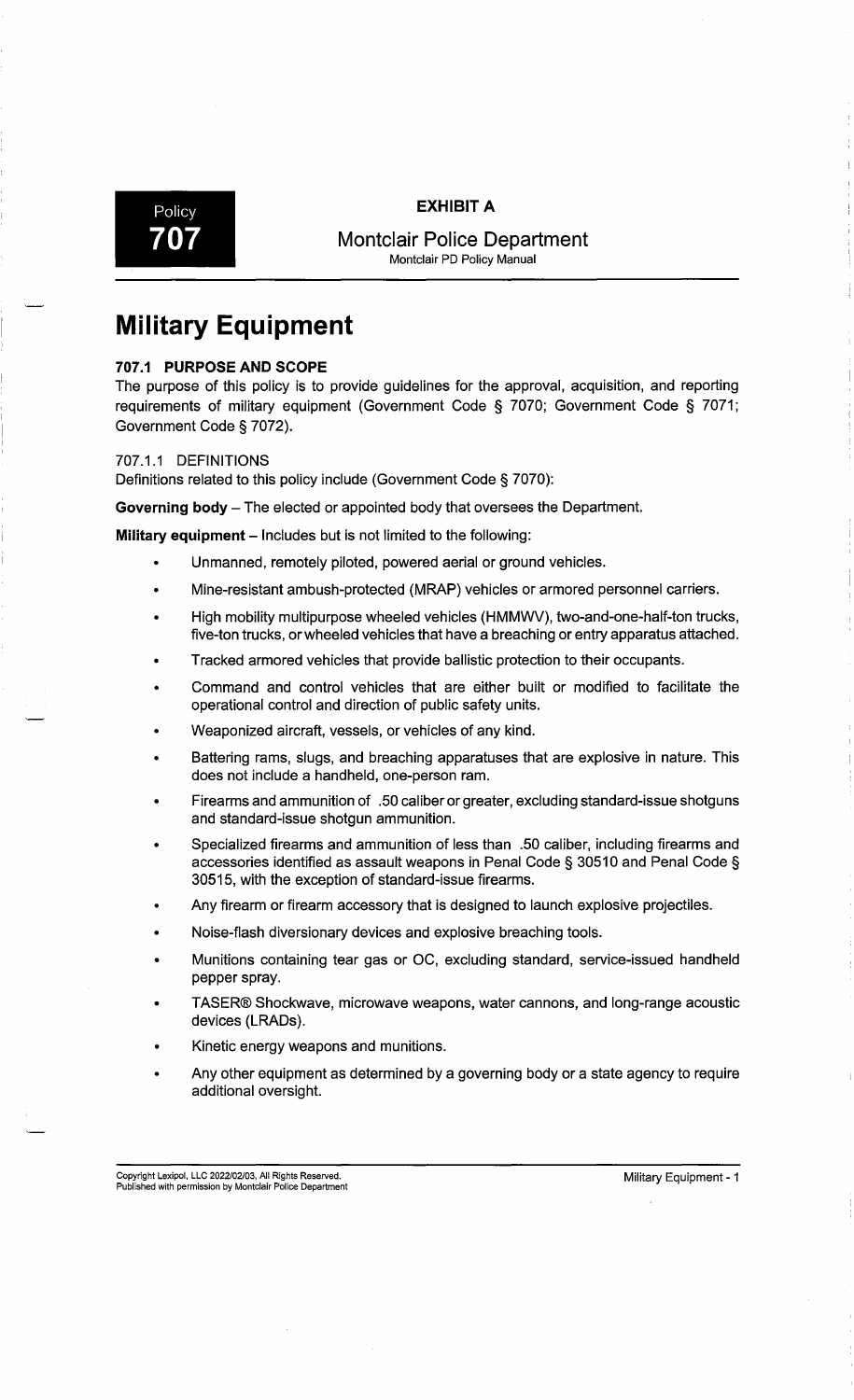## **Montclair Police Department**

Montclair PD Policy Manual

## Military Equipment

## **707 .2 POLICY**

It is the policy of the Montclair Police Department that members of this department comply with the provisions of Government Code § 7071 with respect to military equipment.

## **707.3 MILITARY EQUIPMENT COORDINATOR**

The Chief of Police should designate a member of this department to act as the military equipment coordinator. The responsibilities of the military equipment coordinator include but are not limited to:

- (a) Acting as liaison to the governing body for matters related to the requirements of this policy.
- (b) Identifying department equipment that qualifies as military equipment in the current possession of the Department, or the equipment the Department intends to acquire that requires approval by the governing body.
- (c) Conducting an inventory of all military equipment at least annually.
- (d) Collaborating with any allied agency that may use military equipment within the jurisdiction of Montclair Police Department (Government Code § 7071).
- (e) Preparing for, scheduling, and coordinating the annual community engagement meeting to include:
	- 1. Publicizing the details of the meeting.
	- 2. Preparing for public questions regarding the department's funding, acquisition, and use of equipment.
- (f) Preparing the annual military equipment report for submission to the Chief of Police and ensuring that the report is made available on the department website (Government Code § 7072).
- (g) Establishing the procedure for a person to register a complaint or concern, or how that person may submit a question about the use of a type of military equipment, and how the Department will respond in a timely manner.

## **707.4 MILITARY EQUIPMENT INVENTORY**

The following constitutes a list of qualifying equipment for the Department: See attachment: Military Equipment Inventory 020322.pdf

## **707.5 APPROVAL**

The Chief of Police or the authorized designee shall obtain approval from the governing body by way of an ordinance adopting the military equipment policy. As part of the approval process, the Chief of Police or the authorized designee shall ensure the proposed military equipment policy is submitted to the governing body and is available on the department website at least 30 days prior to any public hearing concerning the military equipment at issue (Government Code § 7071 ). The military equipment policy must be approved by the governing body prior to engaging in any of the following (Government Code § 7071):

Copyright Lexipol, LLC 2022/02/03, All Rights Reserved. Copyright Lexipol, LLC 2022/02/03, All Rights Reserved. We are also assessed as a state of the military Equipment - 2<br>Published with permission by Montclair Police Department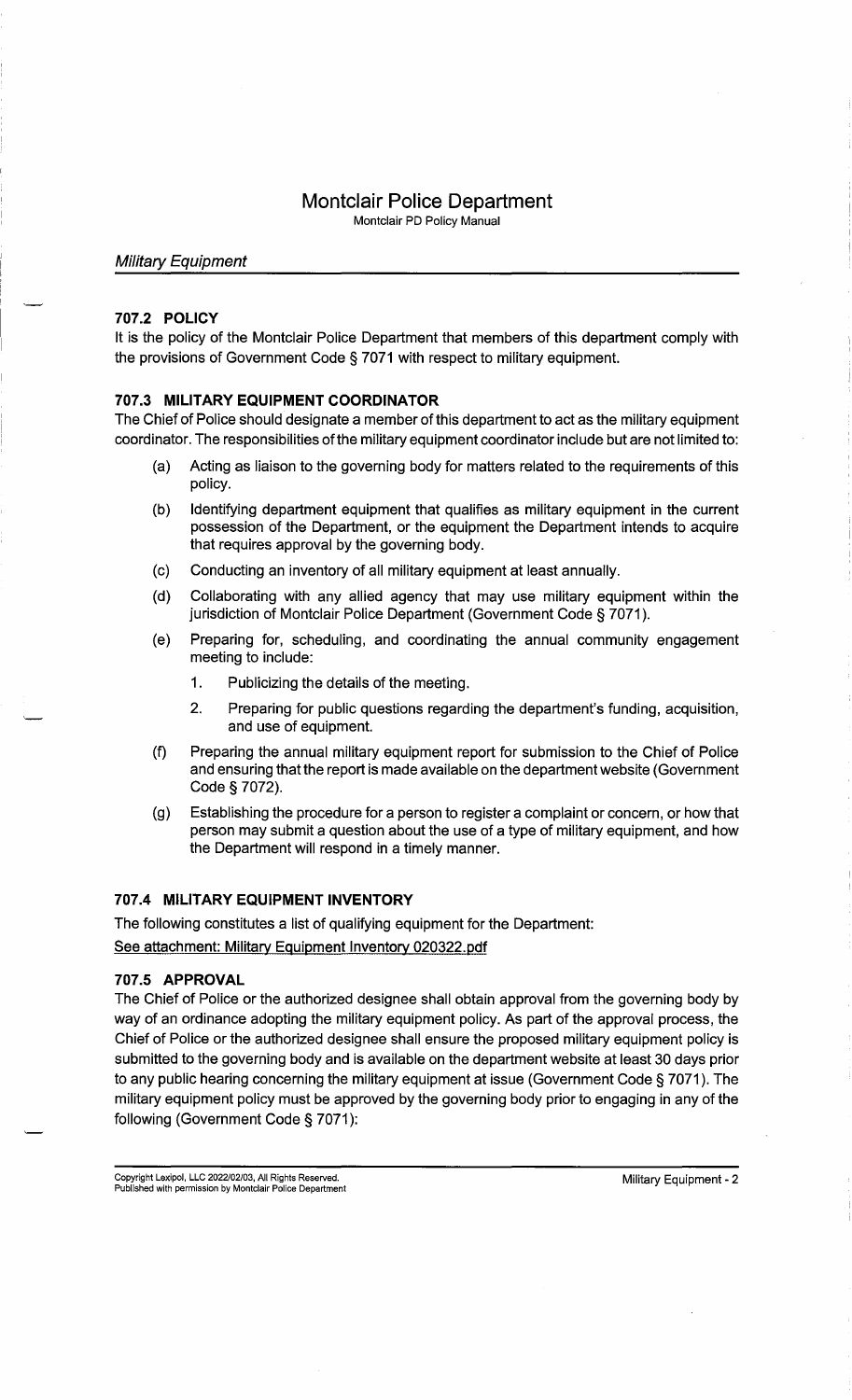## **Montclair Police Department**

Montclair PD Policy Manual

## Military Equipment

- (a) Requesting military equipment made available pursuant to 10 USC § 2576a.
- (b) Seeking funds for military equipment, including but not limited to applying for a grant, soliciting or accepting private, local, state, or federal funds, in-kind donations, or other donations or transfers.
- (c) Acquiring military equipment either permanently or temporarily, including by borrowing or leasing.
- (d) Collaborating with another law enforcement agency in the deployment or other use of military equipment within the jurisdiction of this department.
- ( e) Using any new or existing military equipment for a purpose, in a manner, or by a person not previously approved by the governing body.
- (f) Soliciting or responding to a proposal for, or entering into an agreement with, any other person or entity to seek funds for, apply to receive, acquire, use, or collaborate in the use of military equipment.
- (g) Acquiring military equipment through any means not provided above.

## **707.6 COORDINATION WITH OTHER JURISDICTIONS**

Military equipment should not be used by any other law enforcement agency or member in this jurisdiction unless the military equipment is approved for use in accordance with this policy.

## **707.7 ANNUAL REPORT**

Upon approval of a military equipment policy, the Chief of Police or the authorized designee should submit a military equipment report to the governing body for each type of military equipment approved within one year of approval, and annually thereafter for as long as the military equipment is available for use (Government Code § 7072).

The Chief of Police or the authorized designee should also make each annual military equipment report publicly available on the department website for as long as the military equipment is available for use. The report shall include all information required by Government Code § 7072 for the preceding calendar year for each type of military equipment in department inventory.

## **707.8 COMMUNITY ENGAGEMENT**

Within 30 days of submitting and publicly releasing the annual report, the Department shall hold at least one well-publicized and conveniently located community engagement meeting, at which the Department should discuss the report and respond to public questions regarding the funding, acquisition, or use of military equipment.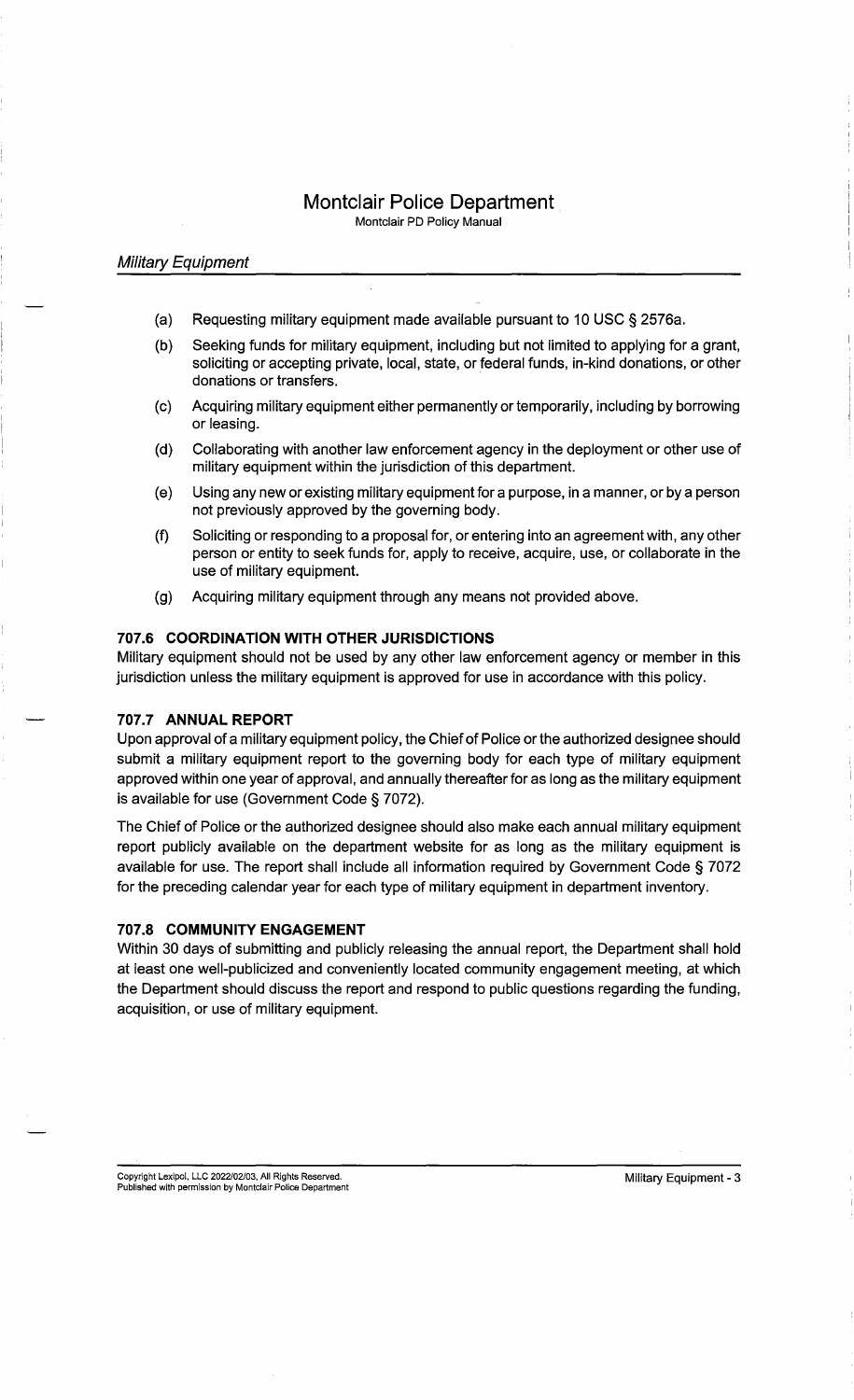Montclair PD Policy Manual

**Attachments** 

 $\hat{\mathcal{A}}$ 

 $\sim$   $\omega$ 

Copyright Lexipol, LLC 2022/02/03, All Rights Reserved. Published with permission by Montclair Police Department

 $\mathcal{L}_{\mathcal{A}}$ 

Attachments - 4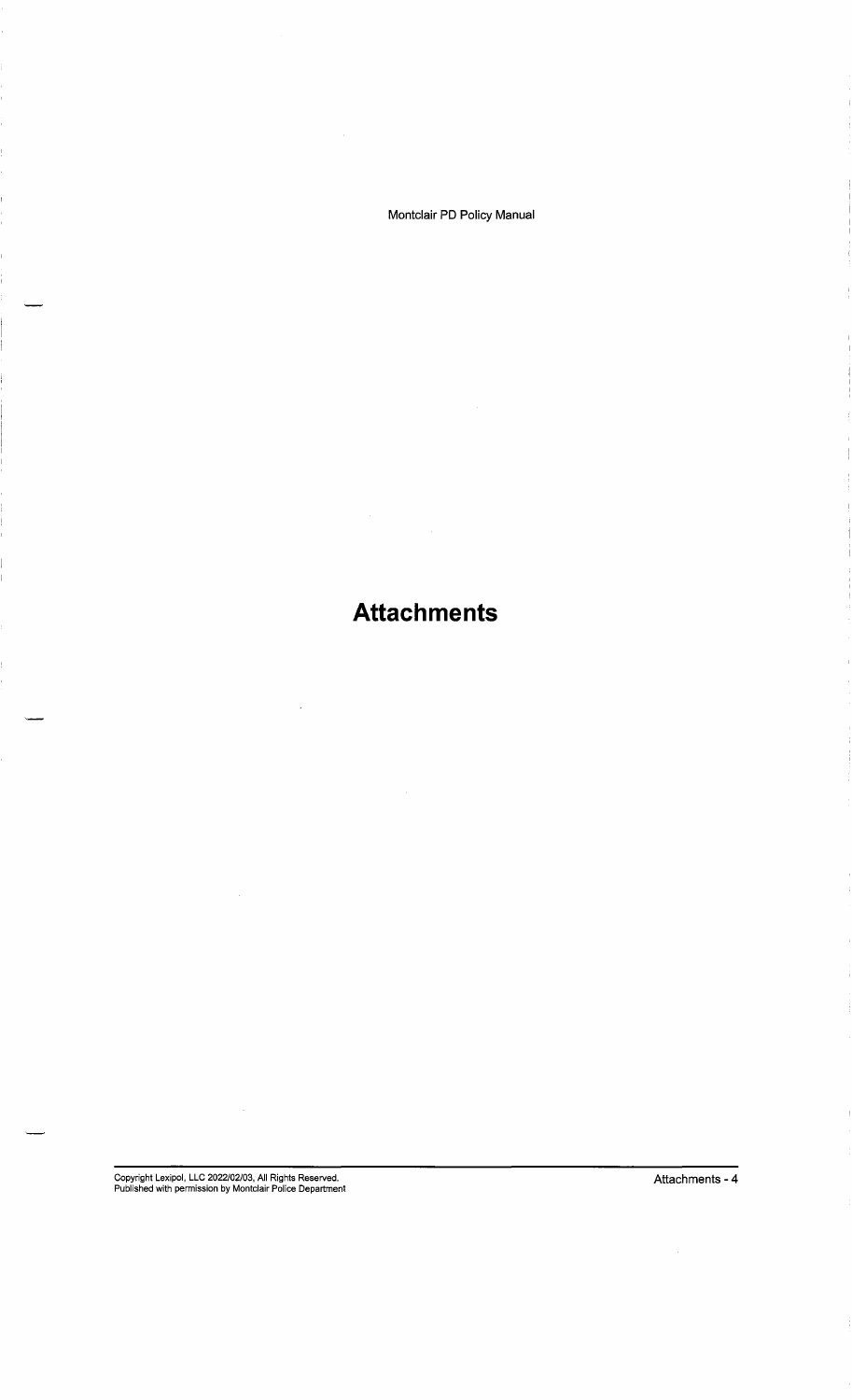Montclair PD Policy Manual

# **Military Equipment Inventory 020322.pdf**

Copyright Lexipol, LLC 2022/02/03, All Rights Reserved. Published with permission by Montclair Police Department

Military Equipment Inventory 020322.pdf - 5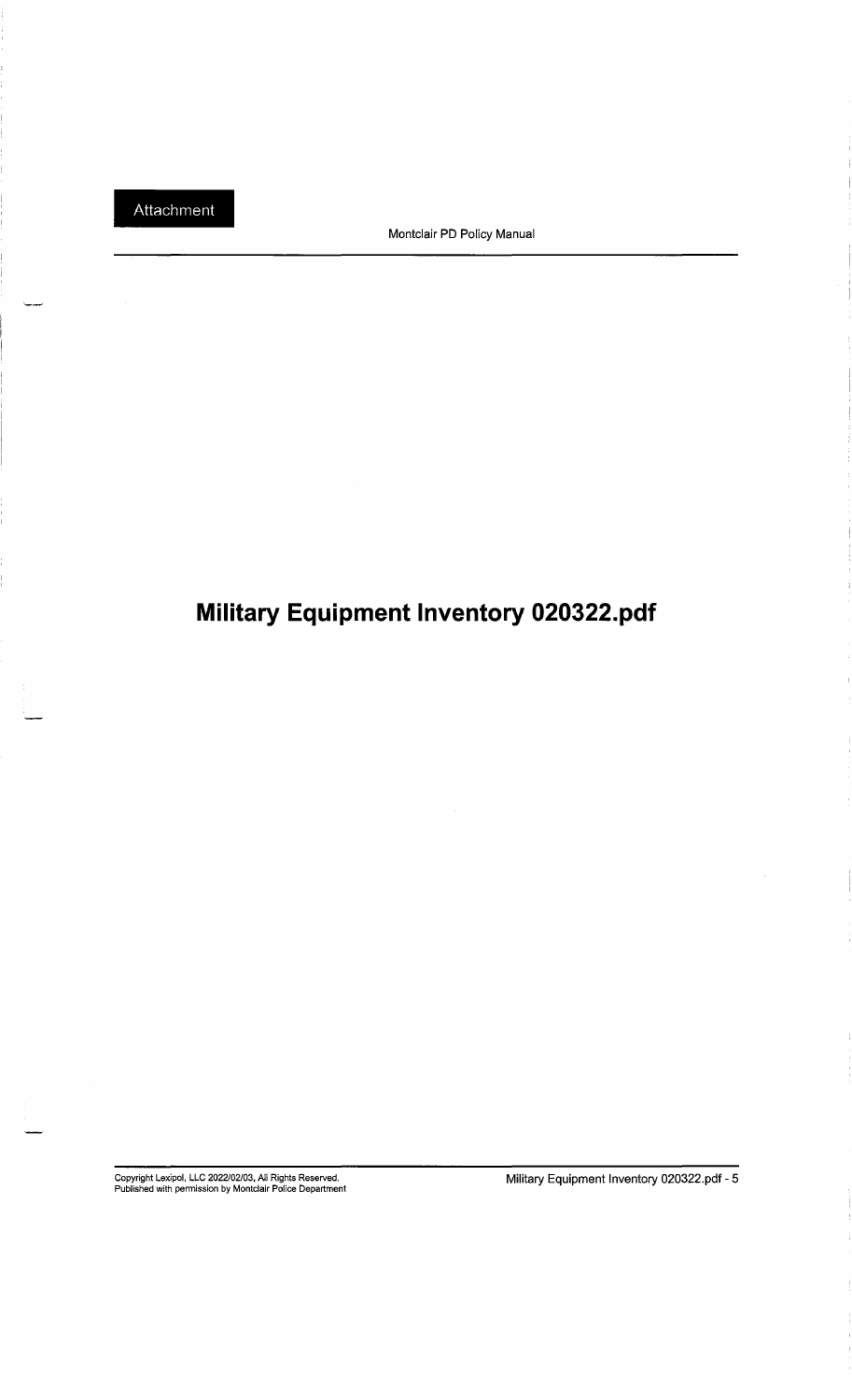

# **Montclair Police Department Military Equipment List**

## 1. **Armored Personnel Carrier, vehicle with entry apparatus attached {Category 2)**

## a. Quantity. Description. Capabilities. and Purchase Cost:

One (1) "Peacekeeper'' brand Armored Rescue Vehicle, Cadillac Gage Peacekeeper, built on a 1980 Dodge chassis; Cost: Obtained through the California State Agency for Surplus Property in 2002 as non-operable, and refurbished through donations by various local vendors; The Peacekeeper is designed to provide ballistic protection during tactical events (designed to withstand multiple bullet strikes from small arms fire as well as low level explosions). Equipped with emergency lights/siren and a public address system. Common uses for the Peacekeeper include citizen and officer rescues, evacuations; and the deployment of officers and approved equipment. The Peacekeeper is a regional mutual-aid asset that has been requested and deployed to surrounding cities as well as public community outreach events for display.

## b. Purpose:

To be used in response to critical incidents to enhance officer and community safety, improve scene containment and stabilization, assist in resolving critical incidents, or display at a community event that is taking place.

c. Authorized Use:

The use of armored vehicles shall only be authorized by a Watch Commander based on the specific circumstances of a given critical incident. Armored vehicles shall be used only by officers trained in their deployment and in a manner consistent with Department policy and training.

- d. Expected Lifespan: 25 years (Expired) Due for replacement.
- e. Fiscal Impact: Annual maintenance cost estimated between \$0 and \$1000 annually

## 2. **Command and Control Vehicles {Category 5)**

a. Quantity. Description. Capabilities. and Purchase Cost: One (1) Model Year 2014 "Ultra Haulers" brand Command Trailer; Cost: \$37,286,. The Command Trailer is a mobile command post and an equipment storage trailer. Computerized screen used for tracking operations or projecting public information on the exterior. Desk with radios for dispatch on the interior.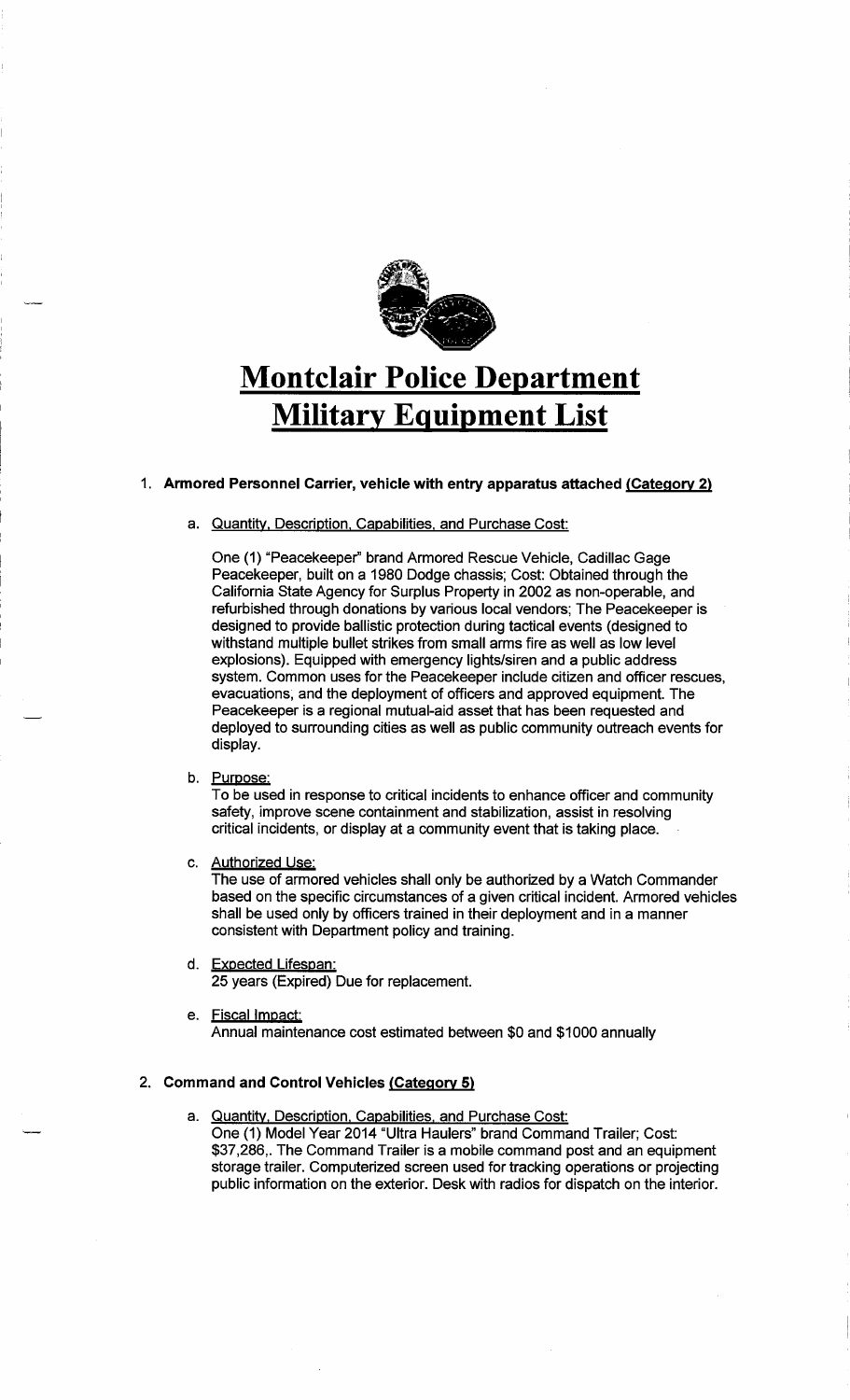Several storage areas for the different equipment used by department members. Water, generator, tables, chairs and televisions.

## b. **Purpose:**

To be used based on the specific circumstances of a given critical incident, large event, natural disaster, or display at a community event that is taking place.

## c. **Aythorized Use:**

The Command Trailer shall be used by officers trained in it deployment and in a manner consistent with Department policy and training. The driver of the vehicle towing the trailer shall have a valid California driver's license.

## **d. Expected Lifespan:**  25 Years

## e. **Fjscal Impact:**

Annual maintenance cost estimated between \$0 and \$1000 annually.

## 3. **Specialized Firearms and Ammunition (Category 9)**

## a. Quantity. Description. Capabilities. and Purchase Cost:

Twenty-four (24) Colt Carbine Rifle LE6945CQB firearms, capable of accurately stopping an armed subject at various distances. The Colt Carbine Rifle is a lightweight, air-cooled, gas operated, magazine fed, shoulder fired weapon, designed for semi-automatic fire. The Carbine Rifle does not have an expiration and will need to be serviced or replaced when the rifle fails or breaks. The 5.56 NATO cartridge is used as a lethal option designed to stop a violent encounter. The projectile is capable of penetrating soft body armor worn by armed subjects. Cost: The purchase of the rifles was a "\$0" cost in 2015, as the Department was credited for an exchange of previously owned rifles. Optics for \$9, 795 and suppressors for \$7,694 were purchased to make the rifle patrol ready.

> I. The Hornady 5.56 NATO, 75 grain, BTHP T2 Tap Precision cartridge is the primary duty ammunition deployed during potential lethal encounters.

## b. **Purpose:**

To be used as precision weapons to address a threat with more precision and/or at greater distances than a handgun, if present and feasible within Department Policy and Applicable Law

## c. **Aythorized Use:**

Only members that are POST certified Peace Officers, and have completed the POST Firearms / Tactical Rifle Course

## d. **Expected Lifespan:**

- $I.$  Carbine Rifle  $-$  No expiration.
- II. The Hornady 5.56 NATO, 75 grain BTHP T2 TAP No expiration.

## e. **Fjscal Impact:**

- I. Carbine Rifle Annual cost between \$0 \$1000.
- II. The Hornady 5.56 NATO, 75 grain BTHP T2 TAP-Annual cost between \$0-\$1,380 for all rifles combined, duty ammunition, excluding training rounds.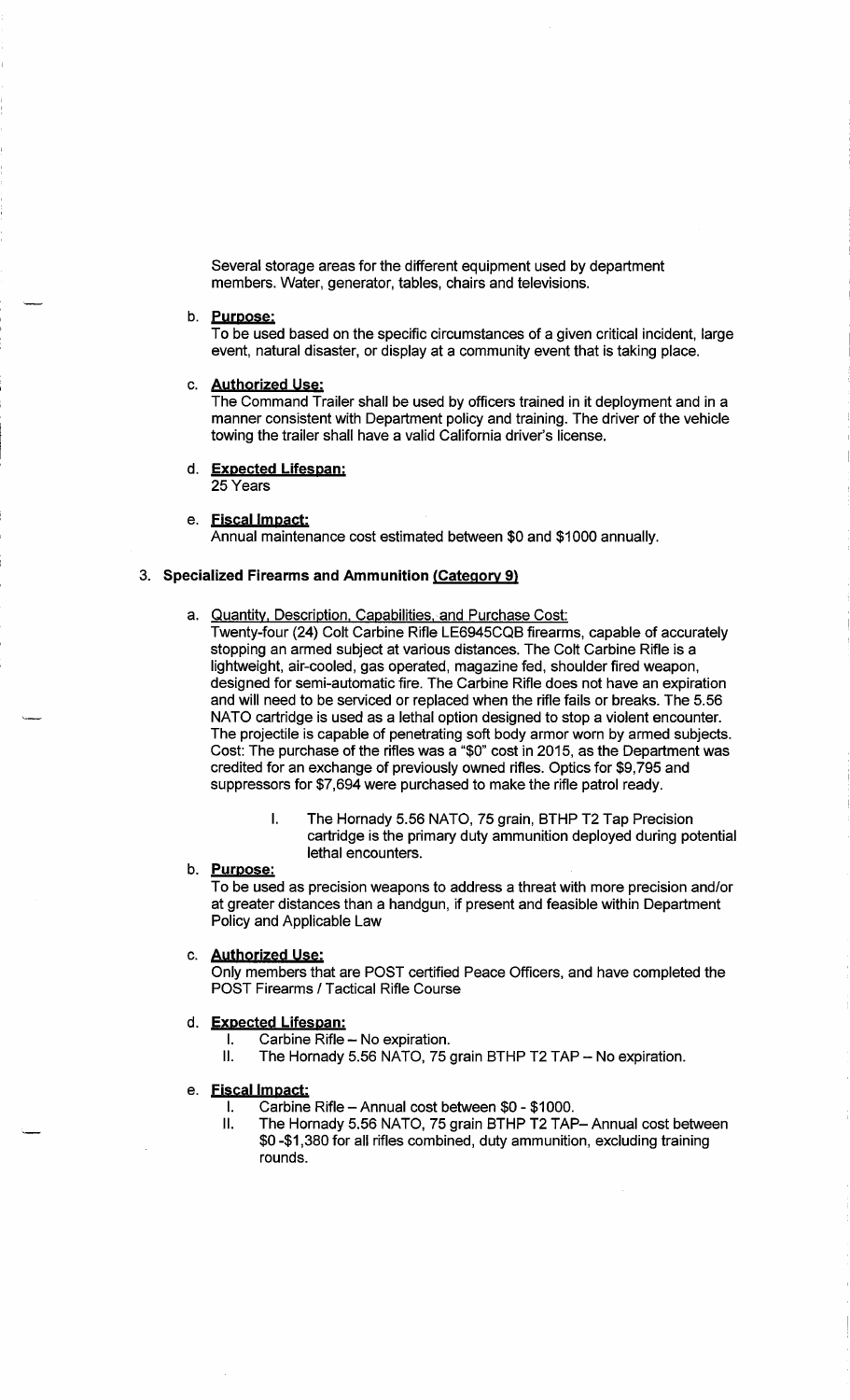## **4. Tear Gas (Category 12)**

- a. Quantity. Description. Capabilities. and Purchase Cost:
	- Various Quantities of Chemical agent munitions, which are commonly referred to as "tear gas," are used by the Montclair Police Department as a non-lethal tool to disperse rioting suspects and on barricaded suspects per Montclair Police Department Policy and applicable law. The Montclair Police Department uses chemical agents which are used by law enforcement across the United States: CS (2 Chlorobenzylidenemalononitrile) and OC (Oleoresin Capsicum). CS is an irritating agent and lachrymator (irritates the eyes and causes tears to flow). CS has been medically tested in the UK and US, specifically by the U.S. Army. There are no known allergic reactions to CS. OC was de-regulated in California in 1996, is endorsed by the FBI, and is available to civilians to legally possess (2.5 oz. or less). OC is an inflammatory agent which causes involuntary closure of eyes (open in 2-5 minutes) and respiratory inflammation (subsides in approximately 2 minutes).
	- I. Pocket Tactical SAF-Smoke White™ Pyrotechnic grenade emitting non-irritant SAF Smoke through multiple emission ports for 20 to 30 seconds to cover small areas. May be launched or handthrown Cost: \$17.50 per munition.
	- II. SAF-Smoke White™ Pyrotechnic grenade emitting non-irritant SAF Smoke through multiple emission ports for 30 to 40 seconds to cover large areas. May be launched or hand-thrown Cost: \$33.83 per munition.
- Ill. 8230 Pyrotechnic canister grenade emitting CS smoke through multiple emission ports for 20 to 30 seconds. May be launched or hand-thrown. Cost: \$17.50 per munition.
- IV. 9230 The 9230 CS Jet-Lite Rubber Ball Grenade is one of the smaller diameter burning grenades that discharges a high volume of chemical agents through multiple emission ports. Can be hand thrown. Cost: \$29.26 per munition.
- V. 9590 Stinger™ 32-Caliber Rubber Balls is designed to deliver rubber pellets from a handheld rubber ball grenade to disperse the intended target. Cost: \$56.80 per munition.
- VI. Spede-Heat SAF Smoke™ 40mm Short Range Round incorporates an aluminum shell and utilizes black powder as the propellant. The Spede-Heat™ 40mm Short Range Round is designed to deliver one dual-ported chemical canister from a 40mm launcher 75 yards to the intended target zone. Cost: \$26.40 per munition.
- VII. 4558 40mm Short Range Rubber Pellets incorporates an aluminum shell and utilizes black powder as the propellant. The 4558 40mm Short Range Round is designed to deliver 60 caliber rubber pellets from a 40mm launcher at close range to disperse the intended target. Cost: \$25.60 per munition.
- VIII. 4233 40mm Short Range CS Round incorporates an aluminum shell and utilizes black powder as the propellant. The 4233 40mm Short Range Round is designed to deliver three multi-ported chemical canisters from a 40mm launcher 75 yards to the intended target zone. Cost: \$40.05 per munition.
- IX. 5231 CS Pyrotechnic grenade emitting CS smoke through three chemical canister that discharges a high volume of chemical agents through multiple emission ports to the intended target zone. Cost: \$34.61 per munition.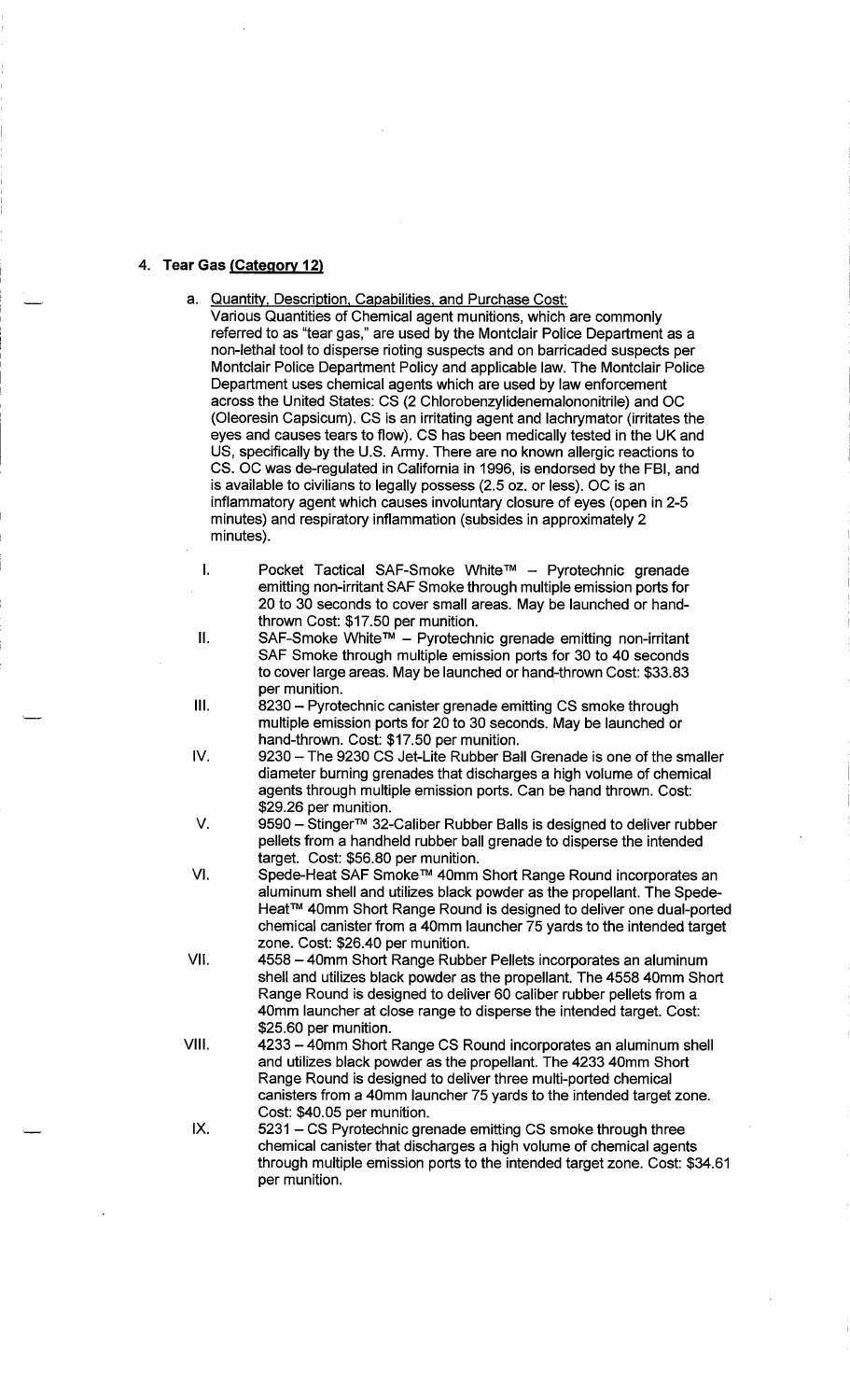## b. **Puroose:**

To limit the escalation of conflict where employment of lethal force is prohibited or undesirable. Situations for use of the less-lethal weapon systems may include, but are not limited to:

- i. Self-destructive, dangerous and/or combative individuals.
- ii. Riot/crowd control and civil unrest incidents.
- iii. Circumstances where a tactical advantage can be obtained.<br>iv. Potentially vicious animals.
- Potentially vicious animals.
- v. Training exercises or approved demonstrations.

## c. **Authorized Use:**

Only officers who have received POST certification or manufacturer-specific training in the use of chemical agents are authorized to use chemical agents.

- d. **Expected Lifespan:** 
	- I. Pocket Tactical SAF-Smoke White™ 5 years
	- II. SAF-Smoke White™ 5 years<br>III. 8230 5 years
	- III. 8230 5 years<br>IV. 9230 5 years
	- IV. 9230- 5 years
	- V. 9590 5 years
	- VI. Spede-Heat SAF Smoke™ 40mm 5 years<br>VII. 4558 5 years
	- VII. 4558 5 years<br>VIII. 4233 5 years
	- VIII. 4233 5 years<br>IX. 5231 5 years
	- $5231 5$  years
- e. **Fiscal Impact:** 
	- I. Pocket Tactical SAF-Smoke White™- Estimated between \$0 and \$140 annually.
	- II. SAF-Smoke White™ Estimated between \$0 and \$271 annually.
	- III. 8230 Estimated between \$0 and \$140 annually.<br>IV. 9230 Estimated between \$0 and \$234 annually.
	- 9230 Estimated between \$0 and \$234 annually.
	- V. 9590 Estimated between \$0 and \$341 annually.<br>VI. Spede-Heat SAF Smoke™ 40mm estimated bet
	- Spede-Heat SAF Smoke™ 40mm estimated between \$0 and \$211 annually.
	- VII. 4558 Estimated between \$0 and \$213 annually.<br>VIII. 4233 Estimated between \$0 and \$641 annually.
	- 4233 Estimated between \$0 and \$641 annually.
	- IX. 5231 Estimated between \$0 and \$347 annually.

## 5. **PepperBa!I Launcher (Category 12)**

- a. Quantity. Description. Capabilities. and Purchase Cost:
	- Four (4) Launchers that a part of a system that uses high-pressure air to deliver PAVA powder projectiles (similar to a paintball delivery system). System capable of launching projectiles at a subject up to 60'. System capable of area saturation up to 160'. Non-lethal option to offer law enforcement officers to deliver chemical agents and kinetic energy impacts to subjects in a potentially violent encounter. De-Escalation tool used to avoid further injuries or lethal options on a subject; Cost: Unknown as items were purchased @ 20 years ago. Due for Replacement.
		- I. PepperBall LIVE PROJECTILE, The basic PepperBall projectile contains 2.5 grams of PAVA pepper powder, and is designed for direct impact and area saturation, especially in confined, interior spaces. Discharged from a PepperBall Launcher, the projectile has a velocity of 280-350 FPS. The projectile has a direct impact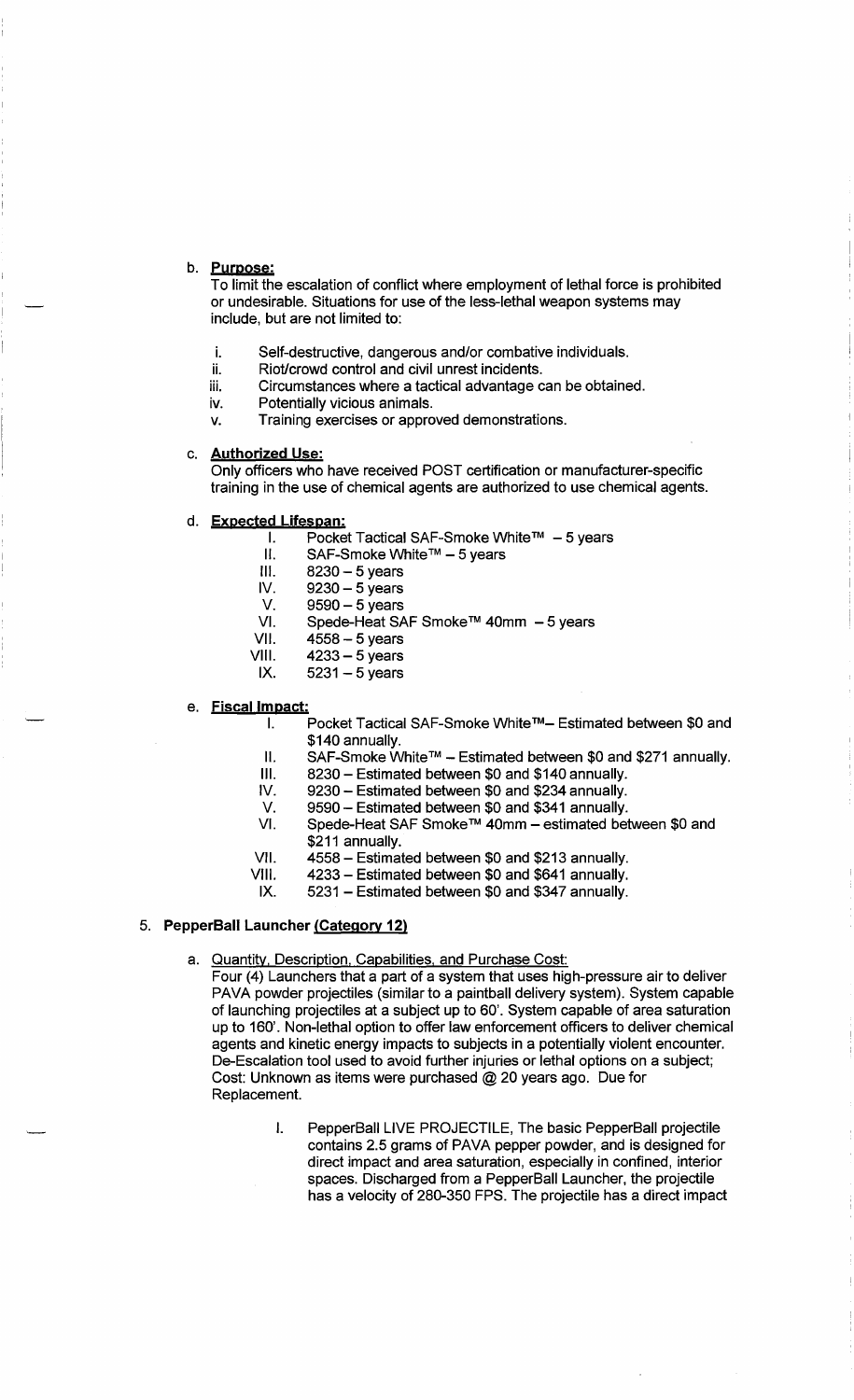of 60 feet and an area of saturation of 150+feet. The projectile contains 0.5% PAVA Powder; Cost: \$967.

II. PepperBall Glass Breaker Projectiles, a solid projectile used to shatter windows only. Discharged from a PepperBall Launcher, the projectile has a velocity of 280-350 FPS; Cost: \$54.

## b. **pyrpose:**

To limit the escalation of conflict where employment of lethal force is prohibited or undesirable. Situations for use of the less-lethal weapon systems may include but, are not limited to:

- i. Self-destructive, dangerous and/or combative individuals.
- ii. Riot/crowd control and civil unrest incidents.
- iii. Circumstances where a tactical advantage can be obtained.
- iv. Potentially vicious animals.
- *v.* Training exercises or approved demonstrations.

## c. **Authorjzed Use:**

Only those officers who have been trained in the use of PepperBall launchers are authorized to use the PepperBall launchers.

- d. **Expected Lifespan:** 
	- I. PepperBall Launcher No expiration
	- $II.$  Live Projectile  $-3$  year
	- III. Glass Breaker Projectiles No expiration

## e. **Fiscal Impact:**

- I. PepperBall Launcher Estimated between \$0 and \$1000 annually.
- II. Live Projectile Estimated between \$0 and \$967 annually.<br>III. Glass Breaker Projectiles Estimated between \$0 and \$54
- Glass Breaker Projectiles Estimated between \$0 and \$54 annually.

## 6. **Projectile Launch platforms and associated munitions (Category 14)**

a. Quantity, Description. Capabilities. and Purchase Cost:

Two (2) Defense Technology 40mm Single Launcher: Cost: Unknown, purchased @20 years ago. The Defense Technology 40mm Single Launcher is not a firearm, but a Less-Lethal launching system that uses smokeless powder to deliver 40MM projectiles from a safe distance. The Less-Lethal launcher is capable of launching 40MM munitions at a subject up to 40 yards. The Less-Lethal launcher is a single launcher, which allows the Officer to assess after every spent munition. Less-Lethal launcher does not have an expiration and will need to be serviced or replaced when the launcher fails or breaks.

- I. The 40MM munition is a Direct Impact Spin Stabilized Smokeless Sponge Munition. The Sponge Baton munition is used as a Less-Lethal weapon designed to de-escalate a potentially violent encounter; Cost: \$17.50 per unit.
- b. Quantity, Description, Capabilities, and Purchase Cost: Twenty-three (23) Remington 870 12 Gauge Multi-Shot Beanbag Launcher: Cost: Unknown, purchased over 25 years ago. The Remington 870 12 Gauge Multi-Shot Beanbag Launcher is a converted Remington 870 used as a Less-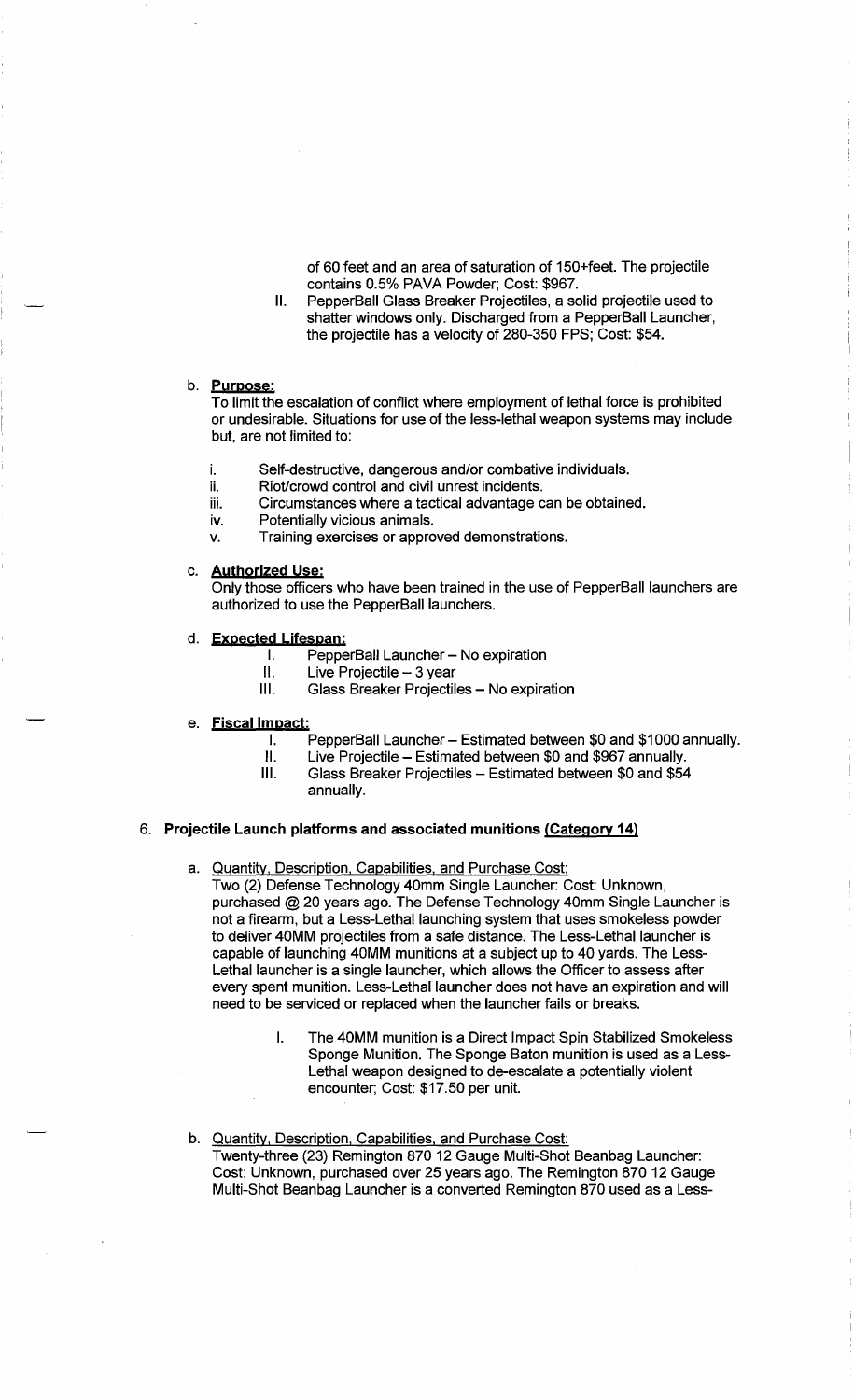Lethal launching system. The launching system uses smokeless powder to deliver a 12 gauge 40-gram lead-filled cotton-ballistic fiber blend projectile from a safe distance. The Less-Lethal launcher is capable of launching munitions at a subject up to 75 feet. The Less-Lethal launcher is a pump-action launcher, which allows the officer to assess after every spent munition. Less-Lethal launcher does not have an expiration and will need to be serviced or replaced when the launcher fails or breaks.

> I. ALS1212T - 12 gauge 40-gram lead-filled cotton-ballistic fiber blend stabilized bean bag munition is designed to produce blunt trauma and pain compliance The bean bag munition is used as a Less-Lethal weapon designed to de-escalate a potentially violent encounter; Cost: \$1, 117.

## c. **Pyroose:**

To limit the escalation of conflict where employment of lethal force is prohibited or undesirable.

#### d. **Aythorized Use:**

Situations for use of the less-lethal weapon systems may include, but are not limited to:

- i. Self-destructive, dangerous and/or combative individuals.<br>ii. Riot/crowd control and civil unrest incidents.
- ii. Riot/crowd control and civil unrest incidents.<br>iii. Circumstances where a tactical advantage o
	- Circumstances where a tactical advantage can be obtained.
- iv. Potentially vicious animals.
- v. Training exercises or approved demonstrations.

## e. **Expected Lifespan:**

- I. 40mm Launcher: No expiration
- II.  $40$ mm Sponge Munition  $-5$  years
- III. Bean Bag Launcher 5 years<br>IV. Bean Bag Munitions 5 years
- Bean Bag Munitions  $-5$  years

## f. **Fiscal Im pact:**

- I. 40mm Launcher- Estimated between \$0 and \$1000 annually
	- II. 40mm Sponge Munition Estimated between \$0 and
		- \$1000 annually.
	- III. Bean Bag Launcher Estimated between \$0 and \$1000 annually.
	- IV. Bean Bag Munitions Estimated between \$0 and \$1117 annually.

## 8. **Long Range Acoustic Device (Category 13)**

- a. Quantity. Description. Capabilities. and Purchase Cost:
	- One (1). The Montclair Police Department shares a Genasys Systems Long Range Acoustic Device LRAD-1000 with the cities of Ontario, Chino, and Upland. The device is owned by the San Bernardino County Sheriff's Department. The device is a power-efficient, long-distance communication system designed for applications ranging from critical infrastructure protection, border and port security, and search and rescue applications. It features a rugged carbon fiber emitter head integrated with electronics and amplification has an extremely high decibel capacity. The device is used as a less-lethal weapon for crowd control and broadcasting emergency messages; Cost: \$0;